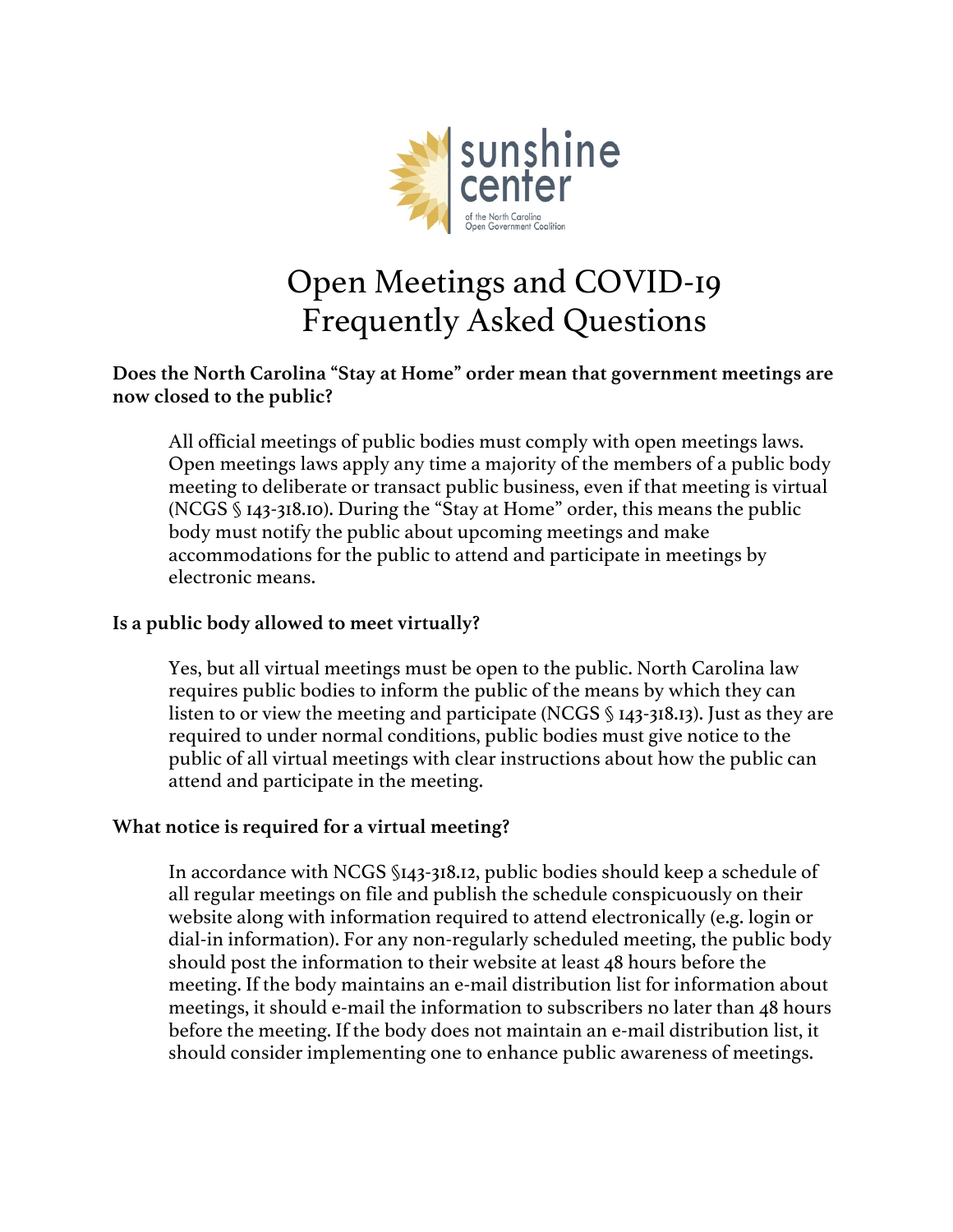## **Is a public body allowed to eliminate the normal public comment period because of the "Stay at Home" order?**

No. Public bodies must provide a period for public comment at least once per month at a regular meeting, even if that meeting is held virtually (*See, e.g.* NCGS 115C-51, requiring local school boards to provide a monthly public comment period). Public bodies have discretion over how best to facilitate public comment and maintain decorum.

#### **Can a public body hold an entire meeting in closed session?**

No. Public bodies must begin all meetings in open session and may go into closed session only after a proper motion to go into closed session is made and approved by the body. The motion must cite the reason for closed session. Once the closed session is finished, the public body must come out of closed session to discuss other business or adjourn the meeting.

#### **Can a public body meet in closed session to discuss matters related to COVID?**

Unlikely. General discussions of the public body's response to COVID-19 probably do not fall under a recognized exception to North Carolina open meetings laws. North Carolina law allows public bodies to meet in closed session for any reason listed in NCGS § 143-318.II. Some common reasons a public body might meet in closed session include receiving advice from attorneys or discussing confidential personnel matters.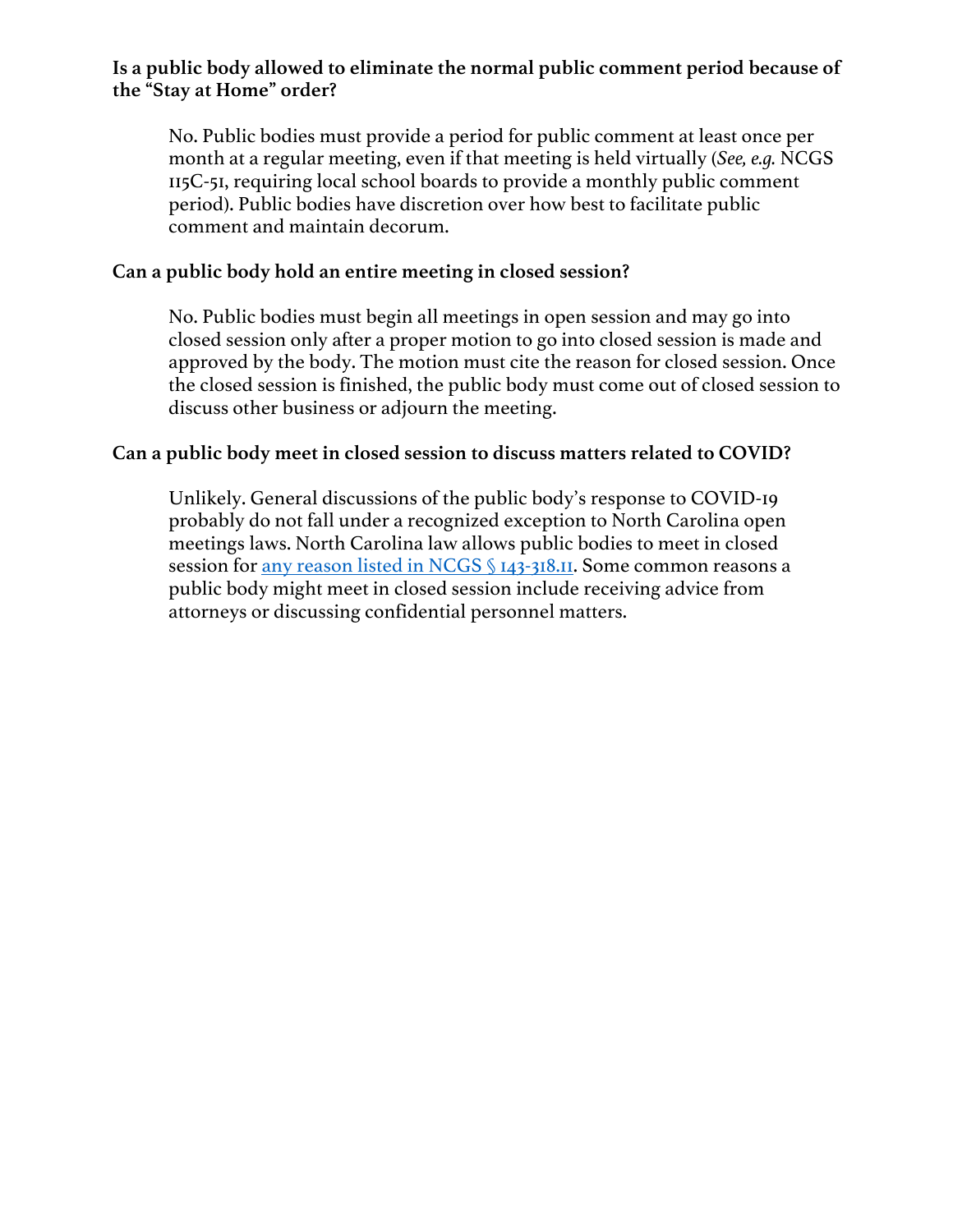

# Open Meetings and COVID-19 Best Practices

**Transcripts and Minutes.** One of the best ways to keep the public informed of public business is to establish comprehensive record-keeping procedures for meetings. For virtual meetings, public bodies should make every effort to create full transcripts of meetings and make the transcripts and complete meeting minutes available to the public as soon as practicable. These documents should be made available upon request and in a central, conspicuous section of the public body's website in plain text and PDF format.

**Technology and Troubleshooting.** Technology used to hold a public meeting should be equipped to handle a significant number of attendees and Web traffic. If using a Web-based teleconference program, the public body should make sure that the program does not limit the number of participants. All interested persons should be able to attend and participate.

**Internet and Phone Access.** A public body should not assume that all citizens have reliable broadband Internet access. A public body should implement solutions for conference call access in addition to whatever teleconference or livestream service it provides to make sure all citizens can attend and participate.

**Disability Accommodations.** People with disabilities may experience additional challenges when trying to attend public meetings by electronic means. Public bodies should make transcripts and recordings accessible to people with hearing or vision impairments. Public bodies can contact Disability Rights of North Carolina for guidance on providing full access to people with disabilities.

**Adapting Open Meetings to New Technologies.** Technologies can sometimes obstruct or change the typical flow of open meetings. For example, in physical meetings, it is obvious to those in attendance when a public body reconvenes after closed session. Public bodies should establish procedures to inform the public periodically that a closed session is ongoing and when the public body expects to resume open session. Public bodies should consider imposing time limits on closed sessions so that the public clearly understands when the open session will resume.